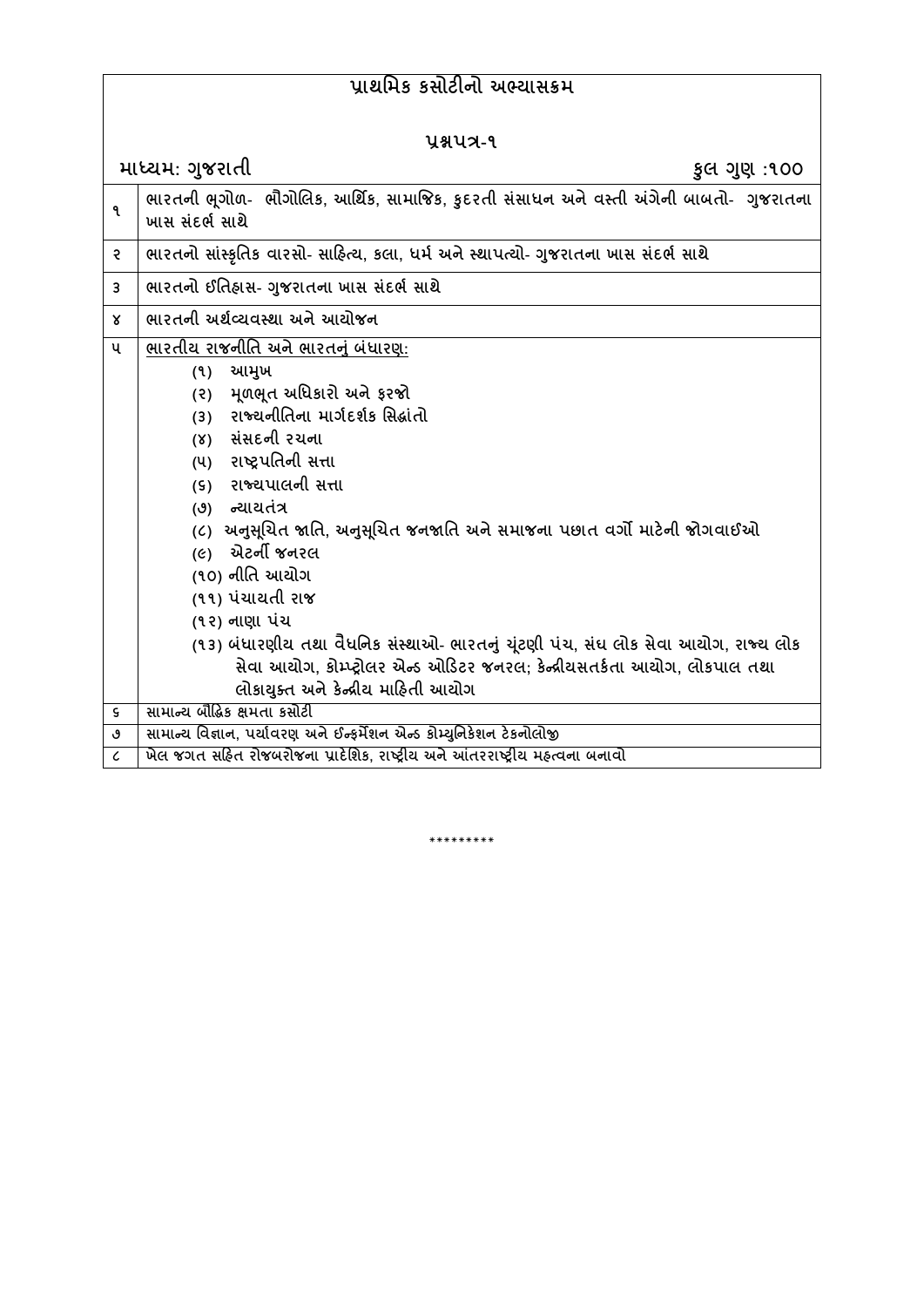| <b>Syllabus of Preliminary Test</b>                                                                                                                          |  |
|--------------------------------------------------------------------------------------------------------------------------------------------------------------|--|
| Paper-1                                                                                                                                                      |  |
| Medium: Gujarati<br>Total Marks-100                                                                                                                          |  |
| 1<br>Geography of India-Physical, Economic, Social, Natural Resources and population                                                                         |  |
| related topics- with special reference to Gujarat                                                                                                            |  |
| $\overline{2}$<br>Cultural heritage of India-Literature, Art, Religion and Architecture- with special                                                        |  |
| reference to Gujarat                                                                                                                                         |  |
| History of India with special reference to Gujarat<br>$\overline{3}$                                                                                         |  |
| <b>Indian Economy and Planning</b><br>$\overline{4}$                                                                                                         |  |
| $\overline{5}$<br>Indian Polity and the Constitution of India:<br>Preamble                                                                                   |  |
| (1)<br>(2)<br><b>Fundamental Rights and Fundamental Duties</b>                                                                                               |  |
| Directive Principles of State Policy<br>(3)                                                                                                                  |  |
| <b>Composition of Parliament</b><br>(4)                                                                                                                      |  |
| Powers of the President of India<br>(5)                                                                                                                      |  |
| (6)<br>Powers of Governor                                                                                                                                    |  |
| Judiciary<br>(7)                                                                                                                                             |  |
| (8)<br>Provisions for Scheduled Castes, Scheduled Tribes and backward classes of the<br>society                                                              |  |
| <b>Attorney General</b><br>(9)                                                                                                                               |  |
| (10) NITIAayog                                                                                                                                               |  |
| $(11)$ Panchayati Raj Institutions                                                                                                                           |  |
| $(12)$ Finance Commission                                                                                                                                    |  |
| (13) Constitutional and Statutory Bodies: Election Commission of India, Union<br>Public Service Commission, State Public Service Commission, Comptroller and |  |
|                                                                                                                                                              |  |
| Auditor General; Central Vigilance Commission, Lokpal and Lokayukta, Central<br><b>Information Commission</b>                                                |  |
|                                                                                                                                                              |  |
| <b>General Mental Ability</b><br>6                                                                                                                           |  |
| General Science, Environment and Information & Communication Technology<br>7                                                                                 |  |
| Daily events of Regional, National and International Importance including Sports<br>8                                                                        |  |

\*\*\*\*\*\*\*\*\*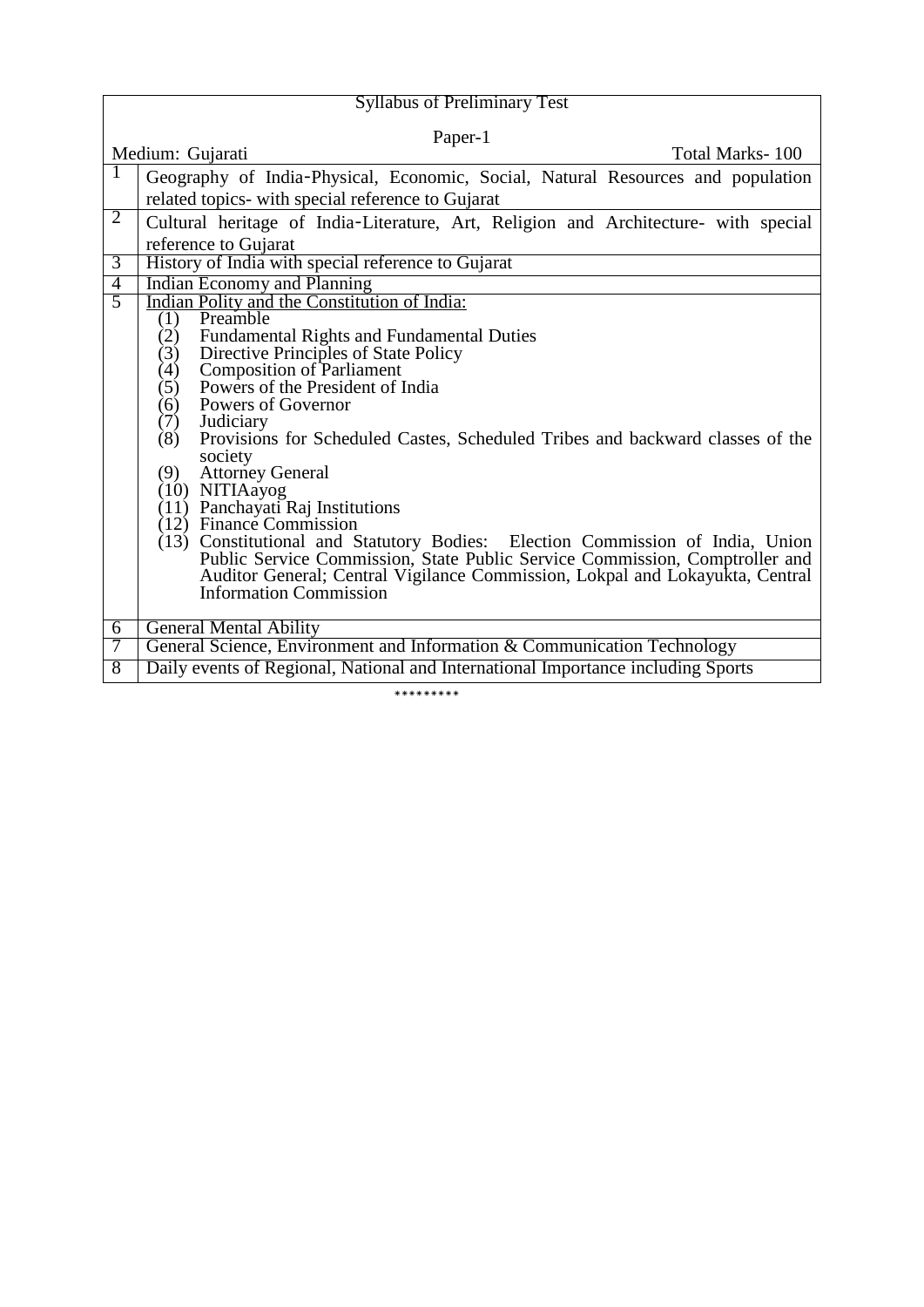**ભાગ-૨ ૨૦૦ પ્રશ્નો- ૨૦૦ ગણુ**

# **Syllabus for the Preliminary Test for the recruitment of Clinical Psychologist, Class-2**

**Medium: English**

## **1. Psychosocial Foundations of Behavior**

Introduction, Mental health and illness, Epidemiology: Studies in Indian context, Self and relationships, Family influences, Societal influences, Disability: Definition and classification of disability; psychosocial models of disability; impact, needs and problems; issues related to assessment/certification of disability – areas and measures.

Rehabilitation: Approaches to rehabilitation; interventions in the rehabilitation processes; models of adaptation to disability; family and caregivers issues; rights of mentally ill; empowerment issues; support to recovery.

Policies and Acts: Rehabilitation Policies and Acts; assistance, concessions, social benefits and support from government and voluntary organizations; contemporary challenges; rehabilitation ethics and professional code of conduct.

## **2. Psychopathology**

Introduction to psychopathology, Psychological theories, Psychodynamic; behavioral; cognitive; humanistic; interpersonal; psychosocial; and other prominent theories/models of principal clinical disorders and problems.

### **3. Biological Foundations of Behavior**

Anatomy and Biochemistry of the brain, Structure and functions of cells, Neurobiology of sensory and motor systems, Regulation of internal environment: Role of limbic, autonomic and the neuroendocrine system in regulating the internal environment; reticular formation and other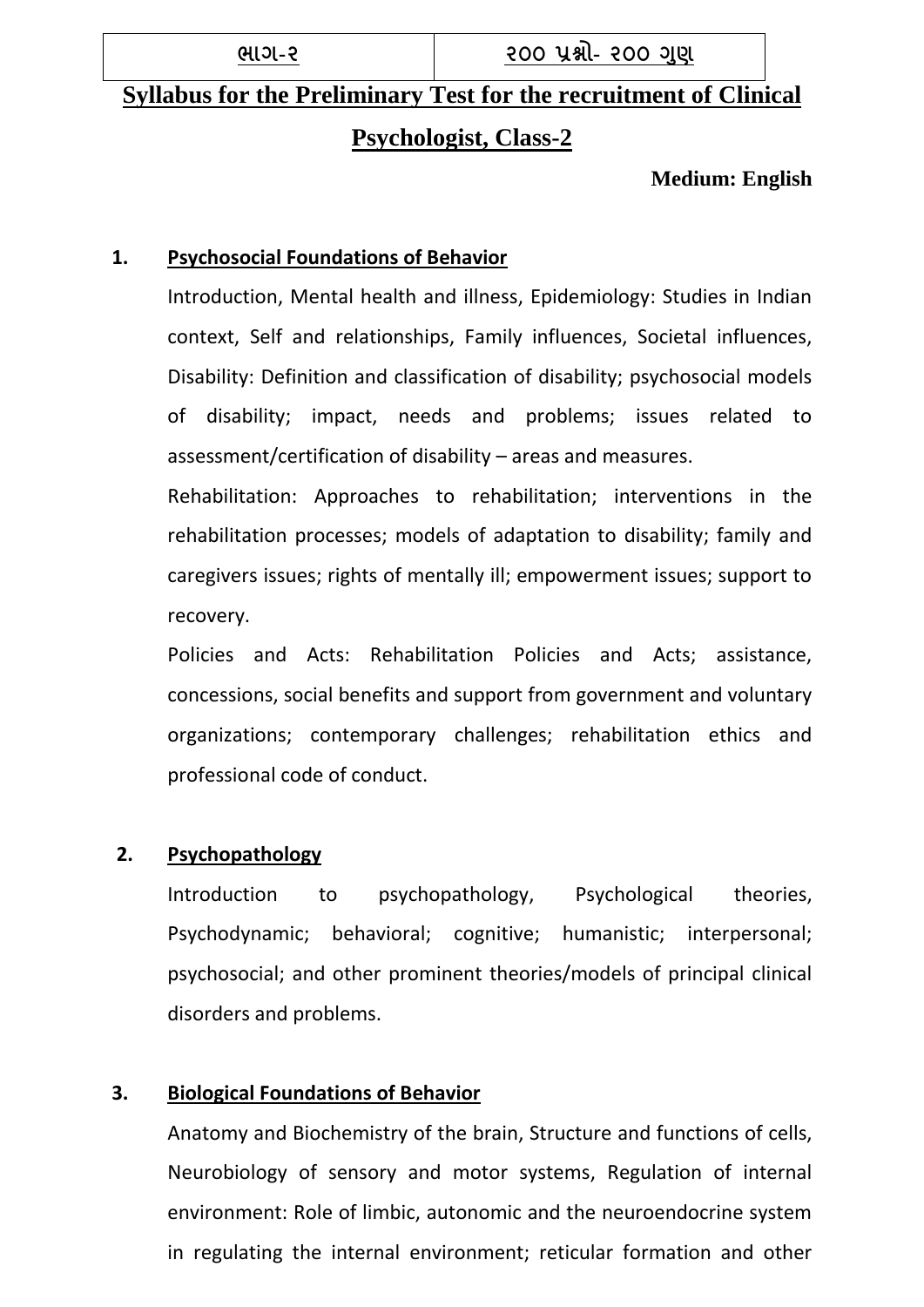important neural substrates regulating the state of sleep/wakefulness. Neurobiology of behavior, Psychopharmacology: Principles of psychopharmacology, sites of drug action; neurotransmitters and neuromodulators.

Neuropsychology : Introduction, Frontal lobe syndrome, Temporal lobe syndrome, Parietal and occipital lobe syndromes, Neuropsychological profile of various neurological and psychiatric conditions: Huntington's disease, Parkinson's disease, progressive supranuclear palsy, thalamic degenerative disease, multiple sclerosis, cortical and subcortical dementias, Alzheimer's dementia, AIDS dementia complex etc., and principal psychiatric syndromes such as psychosis, mood disorders, suicide, anxiety disorders, and other emotional and behavioral syndromes. Neuropsychological assessment, Neuropsychological rehabilitation, Functional human brain mapping: QEEG, EP & ERP, PET, SPECT, fMRI.

#### **4. Psychiatry**

Clinical interviewing and diagnosis, Classification, etiology and management of psychotic disorders, Neurotic, stress-related and somatoform disorders, Disorders of personality and behavior, Organic mental disorders, Behavioral, emotional and developmental disorders of childhood and adolescence, Mental retardation.

Neurobiology of mental disorders, Therapeutic approaches: Drugs, ECT, psychosurgery, psychotherapy, and behavior therapy, preventive and rehabilitative strategies – half-way home, sheltered workshop, daycare, and institutionalization. Consultation-liaison psychiatry.

#### **5. Psychotherapy and Counseling**

Psychotherapy, Therapeutic Relationship, Interviewing, Affective psychotherapies, Behavior therapies, Cognitive therapies, Systemic therapies, Physiological therapies, Counseling, Therapy in special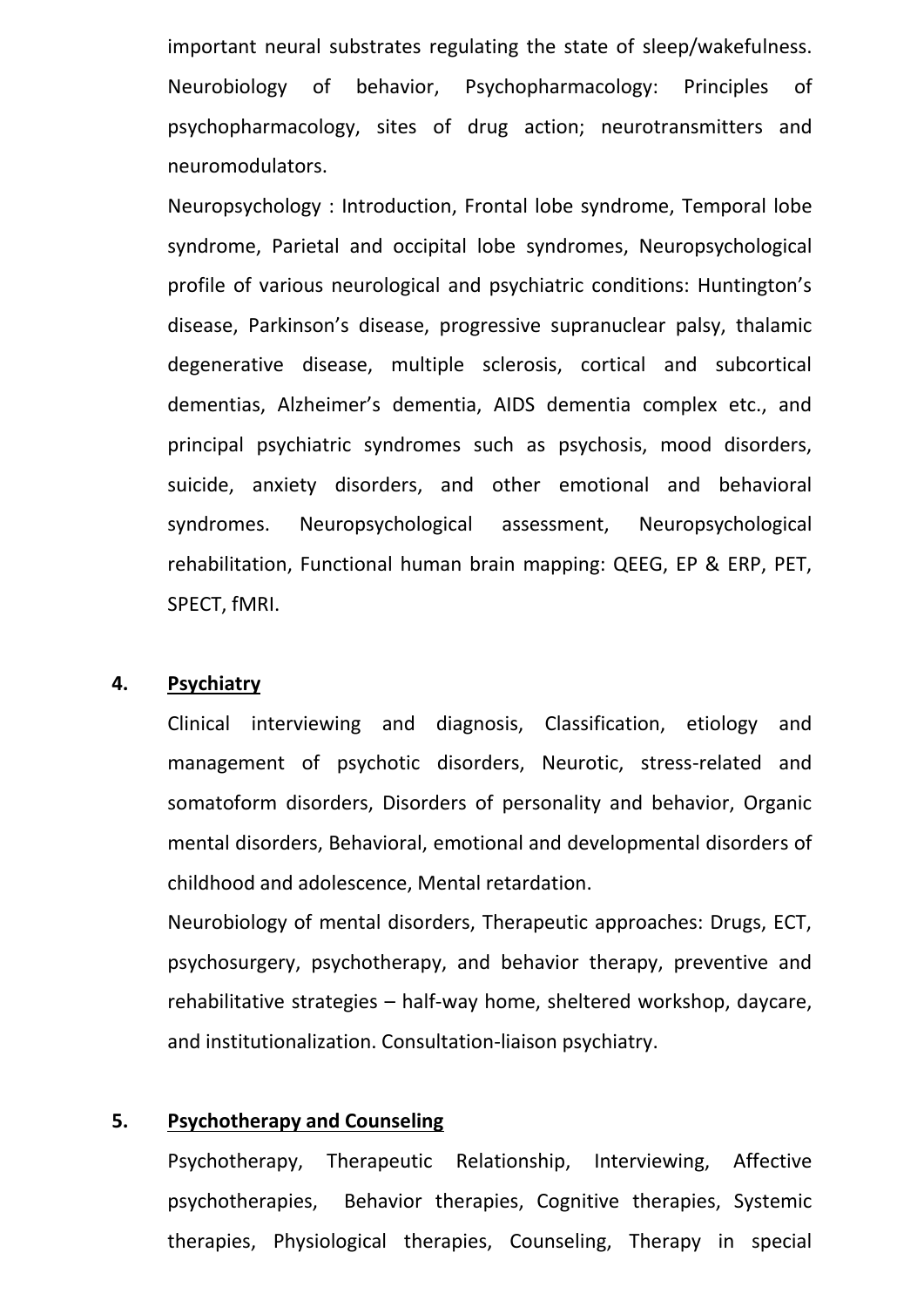conditions: Therapies and techniques in the management of deliberate self harm, bereavement, traumatic, victims of man-made or natural disasters, in crisis, personality disorders, chronic mental illness, substance use, HIV/AIDS, learning disabilities, mental retardation, and such other conditions where integrative/eclectic approach is the basis of clinical intervention. Therapy with children, Psychoeducation, Psychosocial rehabilitation. Psychotherapy in the Indian Context: Historical perspective in psychological healing practices from the Vedic period and the systems of Ayurveda and Yoga, contemporary perspectives; socio-cultural issues in the Indian context in practice of psychotherapy; ongoing research related to process and outcome.

#### **6. Behavioral Medicine**

Definition, boundary, psychological and behavioral influences on health and illness, neuroendocrine, neurotransmitter and neuroimmune responses to stress, negative affectivity, behavioral patterns, and coping styles, psychophysiological models of disease, theoretical models of health behavior, scope and application of psychological principles in health, illness and health care.

Central nervous system, Cardiovascular system, Respiratory system, Gastrointestinal system, Genitourinary/renal/reproductive system, Dermatology, Oncology.

HIV/AIDS: Model of HIV disease service program in India, pre- and posttest counseling, psychosocial issues and their resolutions during HIV progress, psychological assessment and interventions in infected adults and children, and family members/caregivers, highly active antiretroviral treatments (HAART), neuropsychological findings at different stages of infection, issues related to prevention/spreading awareness and interventions in at risk populations.

#### **7. Mental health policies and legislation**: